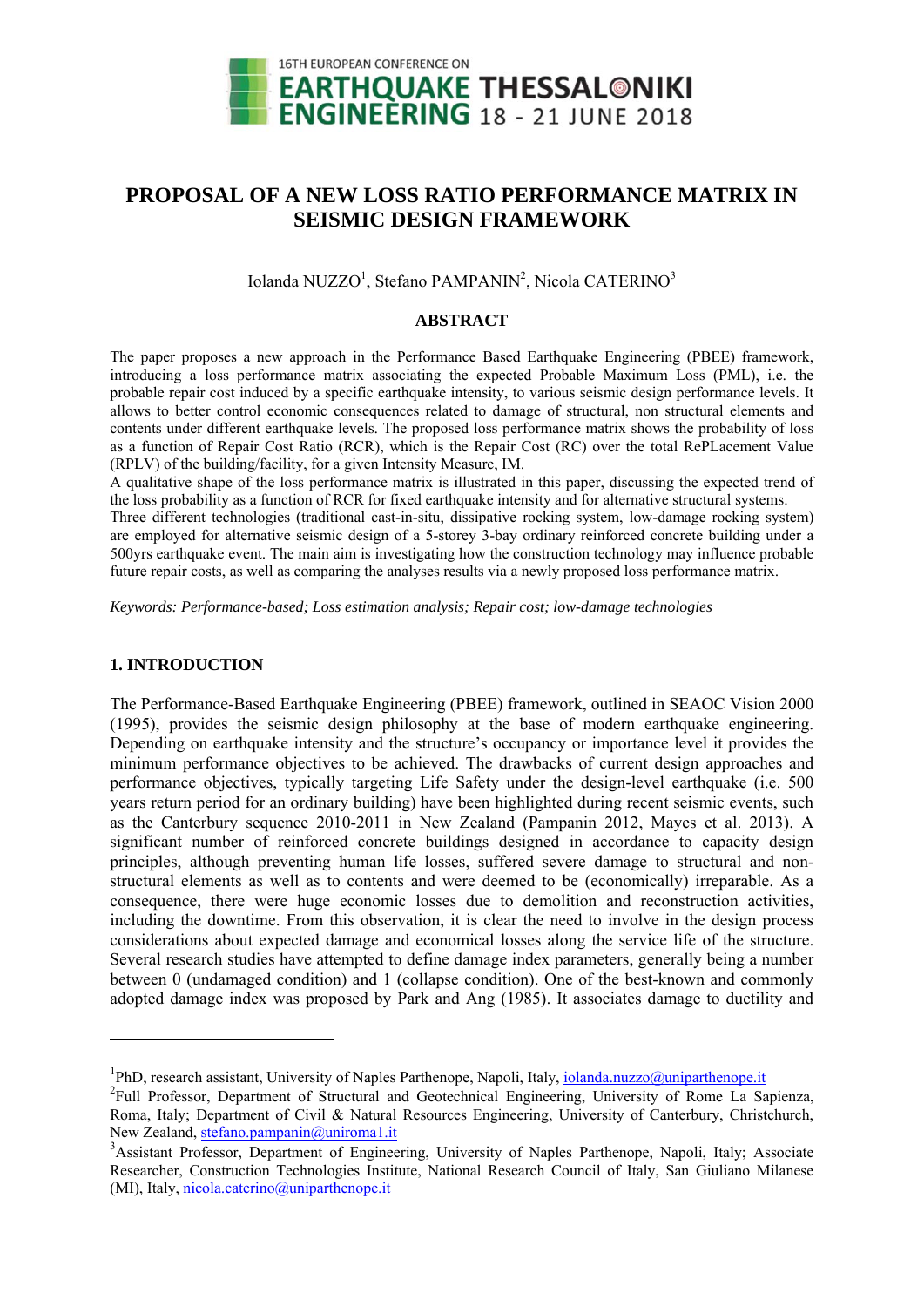energy accumulated during the seismic action through deformation-based and energy-based cumulative relations. Further contributions were provided by Cosenza et al. (1993), Stone and Taylor (1993), who proposed a damage index related to moment and curvature demand. Afterwards, Williams and Sexsmith (1995) introduced a new damage classification based on such indexes. Pampanin et al. (2002) proposed a damage parameter based on residual deformations. The latter resulted to be an effective measure of the actual extent and reparability of damage when interpreted by means of a maximum-residual performance-matrix. Even when assuming that a global structural damage can be actually and reliably quantified, the challenge still remains that of defining an appropriate threshold corresponding to reasonable (i.e. economically convenient) repair costs.

Alternatively, a design approach based on acceptable losses was introduced by Krawinkler et al. (2004). The basic idea was to choose a design alternative able to satisfy target demand values, corresponding to acceptable monetary loss, for a spectral acceleration  $S_a(T_1)$  at a given hazard level (Figure 1).



Figure 1 Designing for acceptable monetary loss - after Krawinkler et al. (2004)

According to this approach, statistical state-of-art results and engineering judgement are employed in order to get expected loss directly as a function of the seismic demand. More recently, Dhakal (2011) suggested a multi-objective seismic design procedure, defined as LOSD, "Loss Optimization Seismic Design", that considers the minimization of financial loss in addition to Life-Safety performance criteria.

In the present paper, an evolution of the traditional PBEE framework is proposed through a 3D loss performance matrix that employs the Probable Maximum Loss (PML) as performance measure. The PML is the result of an intensity-based loss assessment analysis and provides the probable repair cost induced by a specific earthquake intensity. The three axes of the new loss performance matrix show the seismic intensity levels, the probability of loss, corresponding to the probability of exceeding a certain level of loss given a seismic intensity, and the Repair Cost Ratio (RCR), that is the repair cost (RC) over the total RePLacement Value (RPLV) of the building/facility, for a given Intensity Measure (IM). Defining RCR and its probability of exceedence practically means defining PML, that is therefore briefly indicated as a new performance measure herein.

The qualitative shape of the loss performance matrix is illustrated in this paper, discussing the expected trend of RCR as a function of the probability of loss, for a given earthquake intensity level. The use of the proposed approach allows to associate building's damage directly to the consequent economic loss. The maximum allowable damage state can be correlated to the maximum amount of repair cost that the stakeholder or the insurance accept to provide. According to the accuracy of the loss analysis performed, both direct and indirect losses can be considered. In this way a direct communication between the stakeholder and the designer is possible, providing higher awareness about the (expected) amount of repair costs (time and money) to face in case of a seismic event. In this paper only direct losses are considered. Through the use of a loss performance matrix it would be possible to implement a cost-based design in which the designer selects the allowable RCR and the maximum (acceptable) probability of loss associated to it. Consequently the PML can become a key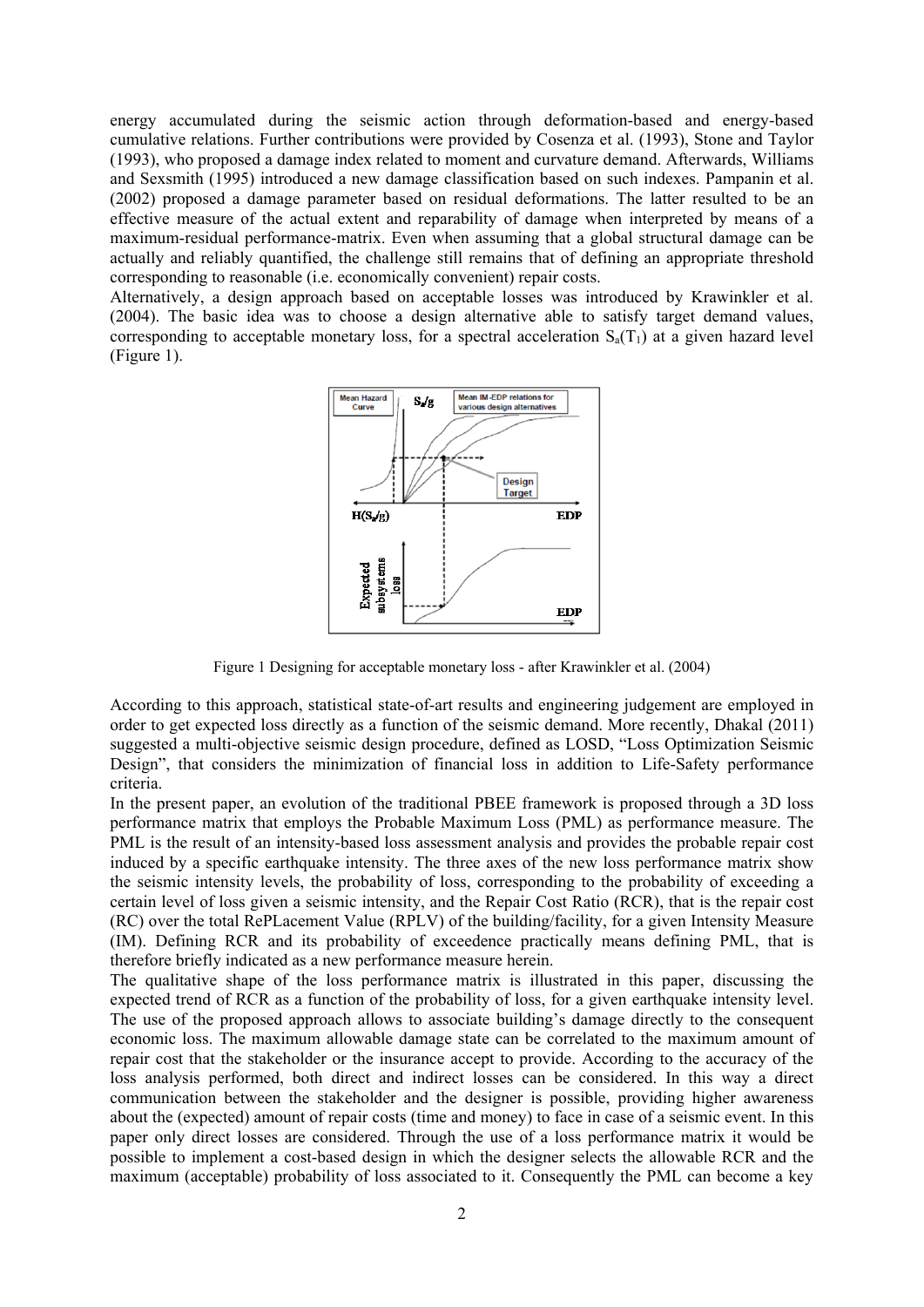design parameter. The design process would be iterated until the design loss conditions are satisfied, as proposed in Nuzzo et al. (2017). Future research developments should be able to provide the engineers with dedicated charts associating PML to EDP (Engineering Demand Parameters) and IM, thus allowing for a direct control/design of the building system economic performance.

## **2. LOSS PERFORMANCE MATRIX**

A new loss performance matrix is proposed in the attempt to provide higher awareness of economic losses involved in the case of a severe seismic event. Generally, in traditional PBEE framework, performance levels correspond to a qualitative description of structural and non structural damage and are associated to discrete performance measures through Engineering Demand Parameters, EDP, such as interstorey drifts, floor acceleration etc.. Instead, in the herein proposed approach, the PML, Probable Maximum Loss, is assumed as key and overarching performance measure. In order to determine the PML an intensity-based loss analysis should be performed. Loss estimation analysis was first introduced by Cornell and Krawinkler (2000) and then re-defined by Krawinkler (2002) through the following multi-level integral, known as PEER equation:

$$
\lambda(DV) = \iiint G(DV|DM) dG(DM|EDP) dG(EDP|IM) |d\lambda(IM)| \tag{1}
$$

where

λ(DV) is the annual probability of exceedence of a decision variable;

G(DV|DM) is the conditional probability that the decision variable DV exceeds a specified value given that the damage measures DM equals a certain value;

dG(DM|EDP) is the differential of the conditional probability that DM exceeds a specified value given that the engineering demand parameter EDP equals a certain value;

dG(EDP|IM) is the differential of the conditional probability that EDP exceeds a specified value given that the intensity measure IM equals a certain value;

λ(IM) is the mean annual frequency of the IM

the four variables IM, EDP, DM, DV are continuous, independent, random variables.

If the loss analysis is performed for a given seismic intensity level, i.e. intensity-based analysis, the final DV will be PML. Differently, if the loss analysis is repeated in correspondence of several intensity levels, a multitude of intensity-based analysis is performed, thus realizing a time-based loss analysis. In this case, the final DV would correspond to the Expected Annual Loss (EAL). This latter parameter provides a broad and important set of information, as it describes the annual loss of the facility independently from the specific earthquake that could occur. On the other hand, the parameter PML is strictly correlated to the seismic intensity used to perform the assessment, thus provides knowledge about expected loss during the service life of the facility under the design-level earthquake. Although less complete, PML is also less computationally demanding than EAL. Moreover it provides a very important information, that is the probable maximum loss to face in case of the design earthquake's occurrence, against which the structure has been specifically designed. This data can be very useful for government's institutions in preparing urban emergency plans. For these reasons, PML is assumed in this paper as key performance measure in the loss matrix. An integrated version of the same matrix, out of the scope of this paper, would combine both PML and EAL as loss indicators.

The 3D loss performance matrix (Figure 2 - left-hand side) proposed in this paper associates different PML values, that is pairs of RCR-Probability of loss-exceedance, to different loss performance design levels, according to the seismic intensity IM. In particular, the lower are both RCR and corresponding probability of loss, the better is the facility's performance in terms of losses under the design earthquake level, yielding towards an ideal design. Conversely, when a system provides low probability of loss in correspondence of high values of RCR, it means that it is susceptible of significant damage, as well as a system characterized by high probability of loss associated to small repair cost values. When PML values are not satisfactory because RCR and/or its probability of exceedance are too high, the building's design is defined unacceptable, since economically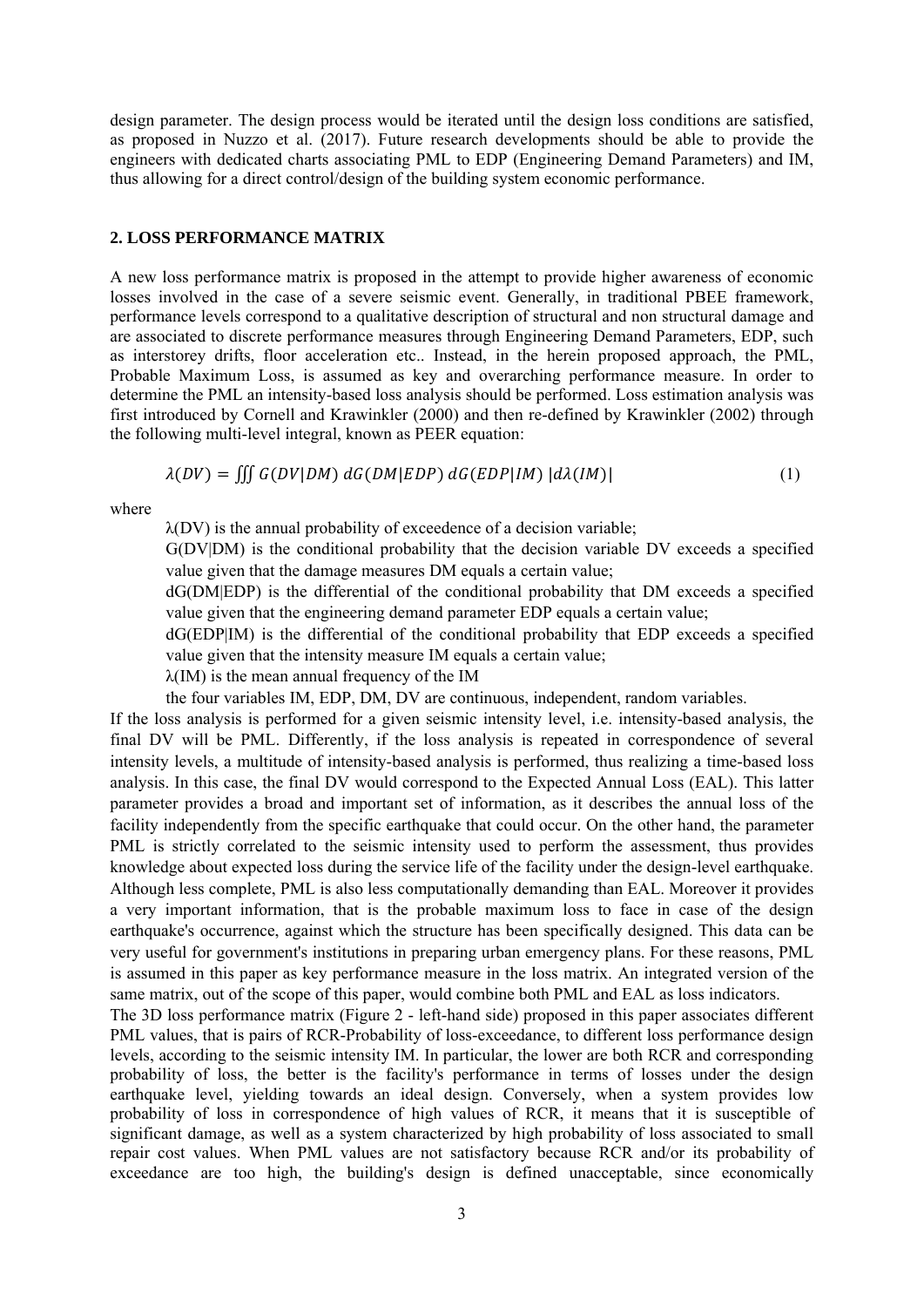unrepairable. The gradual passage from ideal to unacceptable design is progressively less severe as the design seismic intensity  $(IM_d)$  level increases.

Given a fixed level of seismic intensity, the 3D loss performance matrix is reduced to a 2D version, as shown in Figure 2 - right-hand side. Actually, a PML curve, i.e. the curve associating the probability of loss to RCR, corresponds to a specific level of Intensity Measure. Considering the 2D loss matrix, the probability of exceeding a certain loss given a fixed intensity level is reported on the vertical axis. Conversely, on the horizontal axis RCR, defined as the ratio between the repair cost RC and the total replacement value RPLV, is presented within a range between 0% (no loss) and 50%, considered as the maximum loss threshold for which it is economically feasible to repair the facility (FEMA P-58-1 2012).



Figure 2. Loss performance matrix in 3D (left side) and 2D (right side) views

Superimposing the losses curve to the 2D loss performance matrix is the way suggested herein to check the achievement of a performance objective. This approach could be usefully involved within a cost-based design framework. According to such methodology, a building would be designed for a certain seismic hazard such that the maximum acceptable repair cost is associated to a minimum defined level of probability of loss (Nuzzo et al. 2017). As a matter of fact, through a calibrated loss performance matrix, the stakeholder can immediately appreciate the (expected) probability of loss associated to the design RCR value and decide if it is deemed acceptable. The lower the RCR the higher the probability of exceeding it under the given level of earthquake intensity. An ideal design corresponds to a system able to provide low probability of loss (e.g. lower than 20%) associated to low design repair cost (e.g.  $RCR \le 10\%$ ). As the IM increases, the PML curve increases as well (left-hand side of Figure 3).

In some cases it could happen that there is no correspondence between the allowable RCR value and the acceptable probability of loss, given IM. Then it can be necessary to implement low-damage technologies to reduce the probability of loss. For example consider the right-hand side of Figure 3, where alternative technology-based performance-objective are represented within a loss performance matrix for two different technologies, e.g. a traditional (TR) monolithic solution and a low-damage (LD) systems respectively. In correspondence to a certain RCR=rcr the probability of loss of the LD system is significantly lower than the TR one, given the design seismic intensity  $(IM<sub>d</sub>)$ :

 $P[rcr > RCR | IM_d]_{LD} < P[rcr > RCR | IM_d]_{TR}$  (2)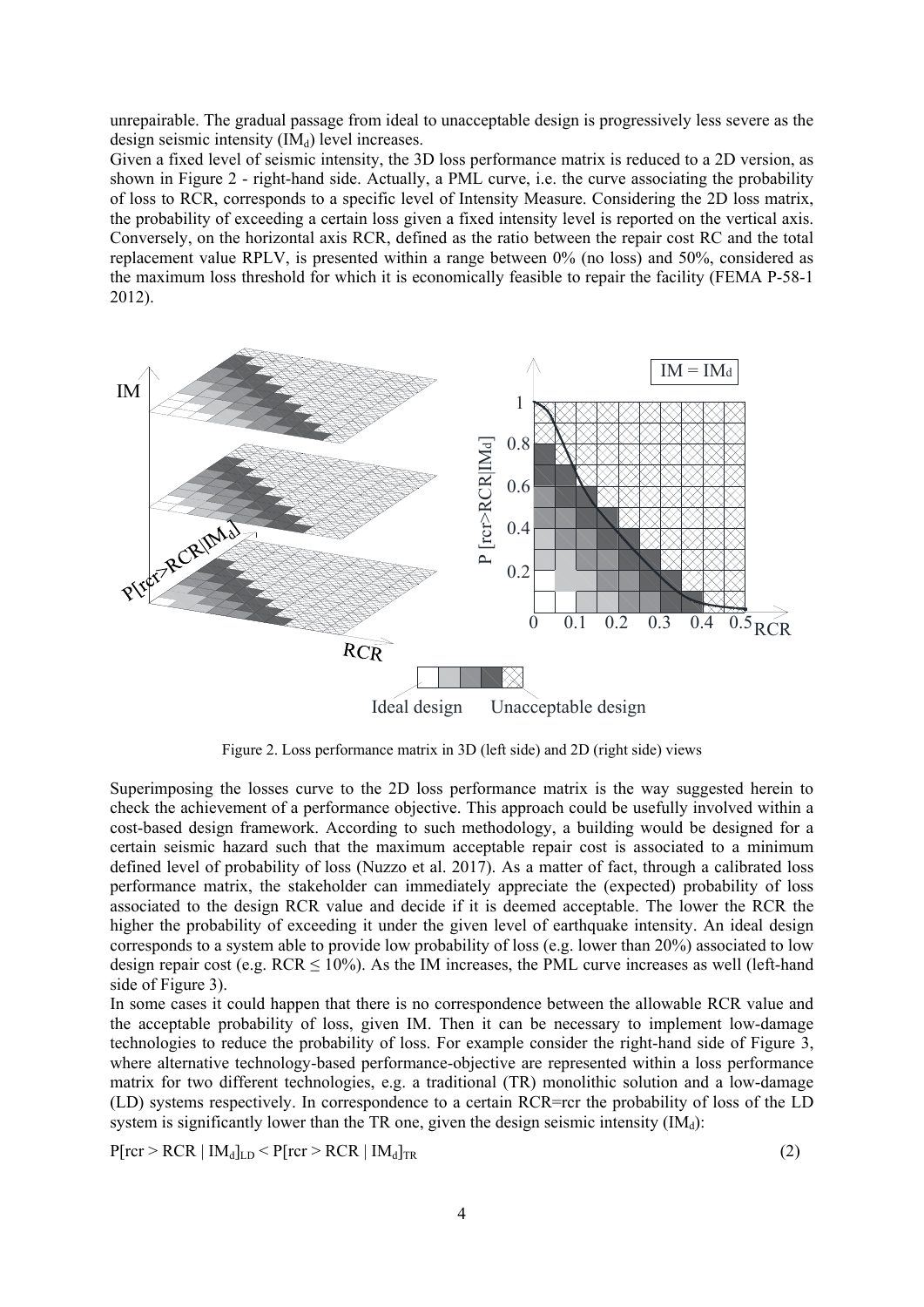

Figure 3 PML curve within a loss-performance matrix for different IM values (left). Alternative technologybased performance objectives, within a loss-performance matrix (right).

Vice versa, a certain confidence on the design in terms of probability of achieving that loss for a given earthquake intensity would result to higher RCR in the traditional TR solution when compared to the low-damage solution LD.

The use of this new loss performance matrix could imply that seismic design might not necessarily be carried out in order to limit a specific EDP, as it is in the traditional PBEE, rather it will pursue predefined level of economic losses associated to a certain level of confidence. In more practical terms, a combination of an EDP-based design approach (i.e. Displacement-Based Design) and loss-based charts/spectra would allow to integrate the two approaches and enhance the current mechanical-based approach with some more explicit economical considerations.

# **3. CASE STUDY APPLICATION**

In this section, an intensity-based loss analysis is carried out for a case-study structure in order to provide a practical example of the use of proposed loss performance matrix. In particular, a new reinforced concrete structure, consisting in a 5-storey-3-bay building, characterized by seismic frames along the perimeter, with 7.5 m bay length and 3.2 m intestorey height, is considered. Beams and columns transversal sections are respectively  $400x600$  mm and  $600x600$  mm. The building's occupancy is assumed to be commercial office. Plan and elevation views of the structural system are given in Figure 4.



Figure 4 Geometry of the case study building (dimensions in m)

The structure has been designed first as a conventional cast-in-situ Moment Resisting Frame (MRF) system, for a design drift of 2%, adopting the Displacement Based Design (DBD) approach (Priestley 1997, Priestley et al., 2007), for a 500yrs return period event, in the respect of the Italian (NTC 2008)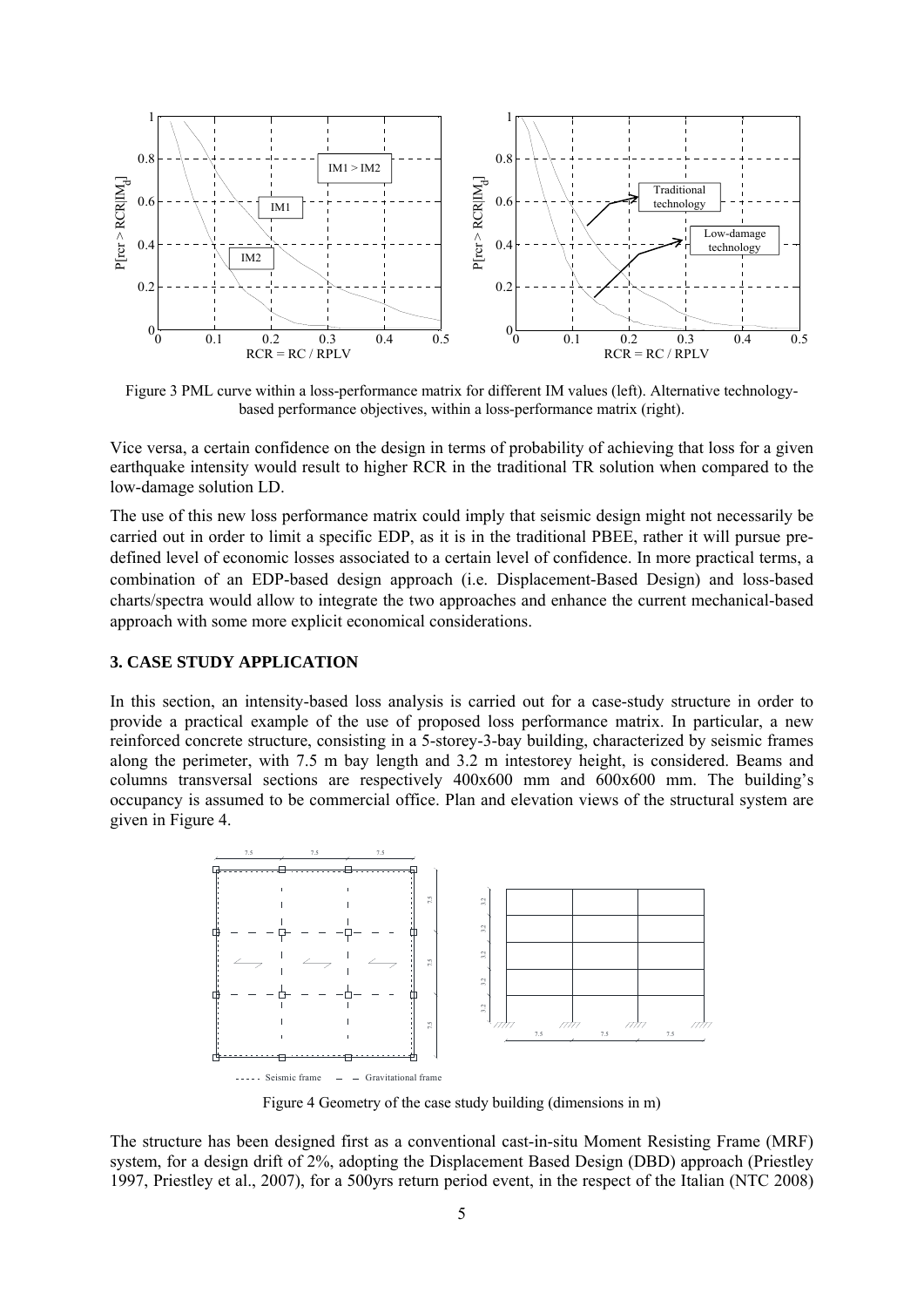seismic code. The structure is assumed to be located in Norcia, where the Central Italy Earthquake stroke in 2016 (Mw 6.5), on a site class B, topography class T2. Concrete is C25/30 ( $f_{ck}$ =25MPa), steel reinforcement is B450C ( $f_{\text{vk}}$ =450MPa). Mechanical characteristics of beam-column connections in terms of moment M and rotation  $\theta$  have been estimated in correspondence of yielding ( $\theta_{v}$ , M<sub>y</sub>) and ultimate capacity  $(\theta_C, M_C)$  according to Italian and European code prescriptions. Results are summarized in Table 1.

| <b>Element</b> type | <b>Section</b> | # Rehars | <b>Axial load</b><br><b>TKNT</b> | θ.<br>[rad] | M.<br>[kNm] | $\theta_{\rm C}$<br>[rad] | $\mathbf{M}_{\mathbf{C}}$<br>[kNm] |
|---------------------|----------------|----------|----------------------------------|-------------|-------------|---------------------------|------------------------------------|
| Beam at level 1-2-3 | 40x60          | 12Ф22    | 0                                | 0.0067      | 436         | 0.0671                    | 453                                |
| Beam at level 4-5   | 40x60          | 10Ф22    |                                  | 0.0065      | 364         | 0.0669                    | 379                                |
| External column     | 60x60          | 12Ф22    | 323                              | 0.0047      | 445         | 0.0505                    | 524                                |
| Internal column     | 60x60          | 12Ф22    | 1163                             | 0.0042      | 556         | 0 0308                    | 642                                |

Table 1 Mechanical characteristics of MRF connections

A lumped plasticity finite element model has been constructed adopting "elasticBeamColumn" element for beams and columns. As far as plastic hinges modelling is concerned, element of zero length with "uniaxialMaterial Hysteretic" has been defined within beam-column connections and at the base of columns, assuming values of Table 1 and a degrading unloading stiffness factor of 0.3 and 0.5 respectively. Actually, since the elastic chord rotation at yielding is already accounted within the deformability of the "elasticBeamColumn" elements, a rigid-plastic moment-rotation behavior has been defined.

The total replacement cost is estimated to be  $2177 \text{ }\frac{\text{m}}{\text{s}}$  for a total RPLV=6.631.488 \$ (the total area is 506  $m^2$  per floor). Nonlinear time-history analyses have been performed using an Opensees (McKenna 1997)-Matlab code with the aim of evaluating the maximum inter-storey drift and acceleration at each floor, the residual drift and the collapse structural fragility curves, which are all input data required for the implementation of a loss estimation study according to FEMA P-58 methodology (FEMA P-58-1 2012), through the Performance Assessment Calculation Tool - PACT (FEMA P-58-2 2012). In particular a set of 7 couples of spectro-compatible records (Iervolino et al. 2009), listed in Table 2, have been selected from SIMBAD database (Smerzini and Paolucci 2013) for the evaluation of EDP quantities, such as interstorey drift and floor acceleration. Target design spectrum and corresponding records' response spectra are shown in Figure 5.

| #              | Waveform<br>ID | EO ID | <b>Earthquake Name</b>    | Mw  | <b>PGA</b> x<br>[g] | PGA v<br>[g] | <b>Scaling</b><br>Factor x | <b>Scaling</b><br>Factor_y |
|----------------|----------------|-------|---------------------------|-----|---------------------|--------------|----------------------------|----------------------------|
|                | 242            | :11   | Eastern Fukushima pref    | 6.6 | 0.19                | 0.18         | 1.84                       | 1.95                       |
|                | 139            | 51    | Southern Iwate prefecture | 6.9 | 0.30                | 0.22         | 1.18                       | 1.59                       |
|                | 243            | 11    | Eastern Fukushima pref    | 6.6 | 0.13                | 0.10         | 2.73                       | 3.55                       |
| $\overline{4}$ | 432            | 83    | Parkfield                 |     | 0.36                | 0.23         | 0.98                       | 1.54                       |
|                | 438            | 83    | Parkfield                 |     | 0.14                | 0.23         | 2.50                       | 1.54                       |
|                | 146            | 54    | S Suruga Bay              | 6.2 | 0.42                | 0.26         | 0.85                       | 1.38                       |
|                | 421            | 46    | Irpinia                   | 6.9 | 0.18                | 0.16         | 2.02                       | 2.24                       |

Table 2 Set of 7 spectro-compatible records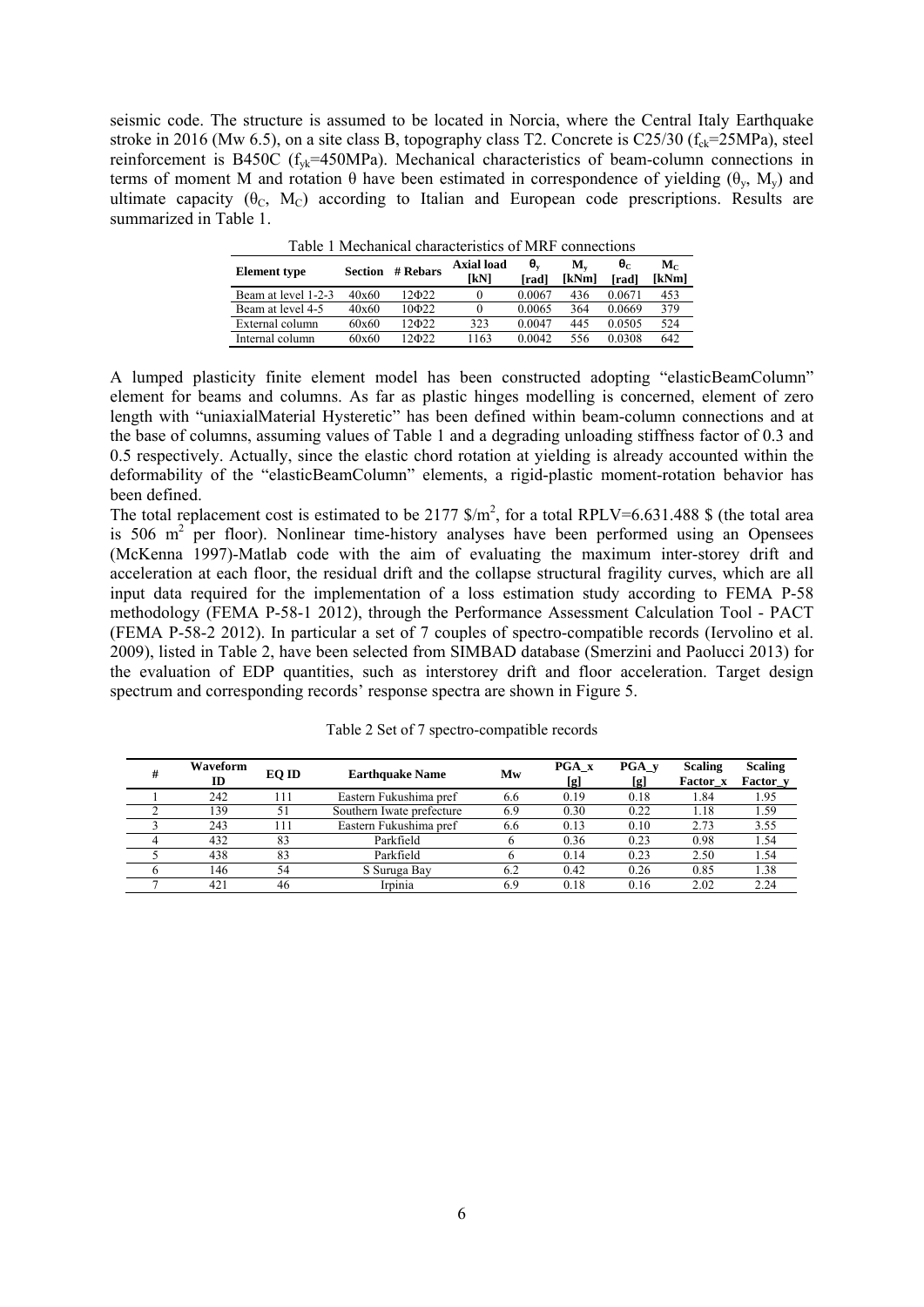

Figure 5 Selected record spectra

As far as the assessment of collapse probability is concerned, Incremental Dynamic Analysis (IDA) are performed (Vamvatsikos and Cornell 2002), selecting the 5% damped spectral acceleration at the fundamental period of vibration  $S_a(T_1)$  as IM and investigating the interstorey drift as EDP. A wide number of ground motions is considered in the attempt of reducing uncertainties of the collapse fragility curve. In particular, a total of 42 records is selected on soil type B, covering a range of magnitude between 5 and 7 and distance between 15km and 40km (so including mid-to-far field events). Ground motion records are scaled considering an IM step of 0.1 g. Consistently with recent IDA applications (Miano et al. 2016), for each record only one of the two horizontal components is selected, i.e. the one giving the higher spectral acceleration at the fundamental period of vibration. The structural fragility curve is derived from IDA curves in correspondence to the 5% maximum drift value, commonly considered to generate collapse in MRF systems (Welch et al. 2014). In order to perform a loss estimation analysis through PACT, the user has to identify all the structural and nonstructural (including furniture) elements which may contribute to determine losses and define for each of them possible damage states and corresponding fragility curves. More than 700 fragility components are already integrated in PACT software. Among them structural (beam-column joints), non-structural (curtain walls, internal partitions, prefabricated steel stairs, suspended ceiling, pendant lighting, elevator, sprinkler drops and piping, water distribution and sanitary piping, HVAC ducting, VAV box, packaged air handing unit, motor control center, low voltage switchgear) and contents (modular office workstation, electronic equipment) fragility components have been selected for the present case-study. A total of 500 realizations have been considered in the Montecarlo simulation. The final output of the analysis is the cumulative distribution function (CDF) of Repair Cost, RC (Figure 6 - left-hand side), then adimensionalized by RPLV obtaining the Repair Cost Ratio, RCR (Figure 6 right-hand side), that is the probability of non-exceedance of a certain RCR value, given the seismic intensity.

The second technology adopted is a low-damage unbonded post-tensioned rocking re-centering system (synthetically indicated as hybrid - HYB). It was first studied in the late 1990s in the U.S. PRESSS (PREcast Seismic Structural System) program at the University of California, San Diego (Priestley 1991, Priestley 1996, Priestley et al. 1999). It consists of precast concrete elements jointed through dry ductile connections given by unbonded post-tensioning tendons/bars and longitudinal mild steel or additional external dissipation devices (Figure 7 - left-hand side). In this way both energy dissipation and self-centering are provided, leading to negligible residual deformation. In the present case-study the rocking mechanism is supposed at the base of ground columns and in the beam-column connections, although post-tensioning is inserted only in beams (axial load in columns is provided by gravity loads alone).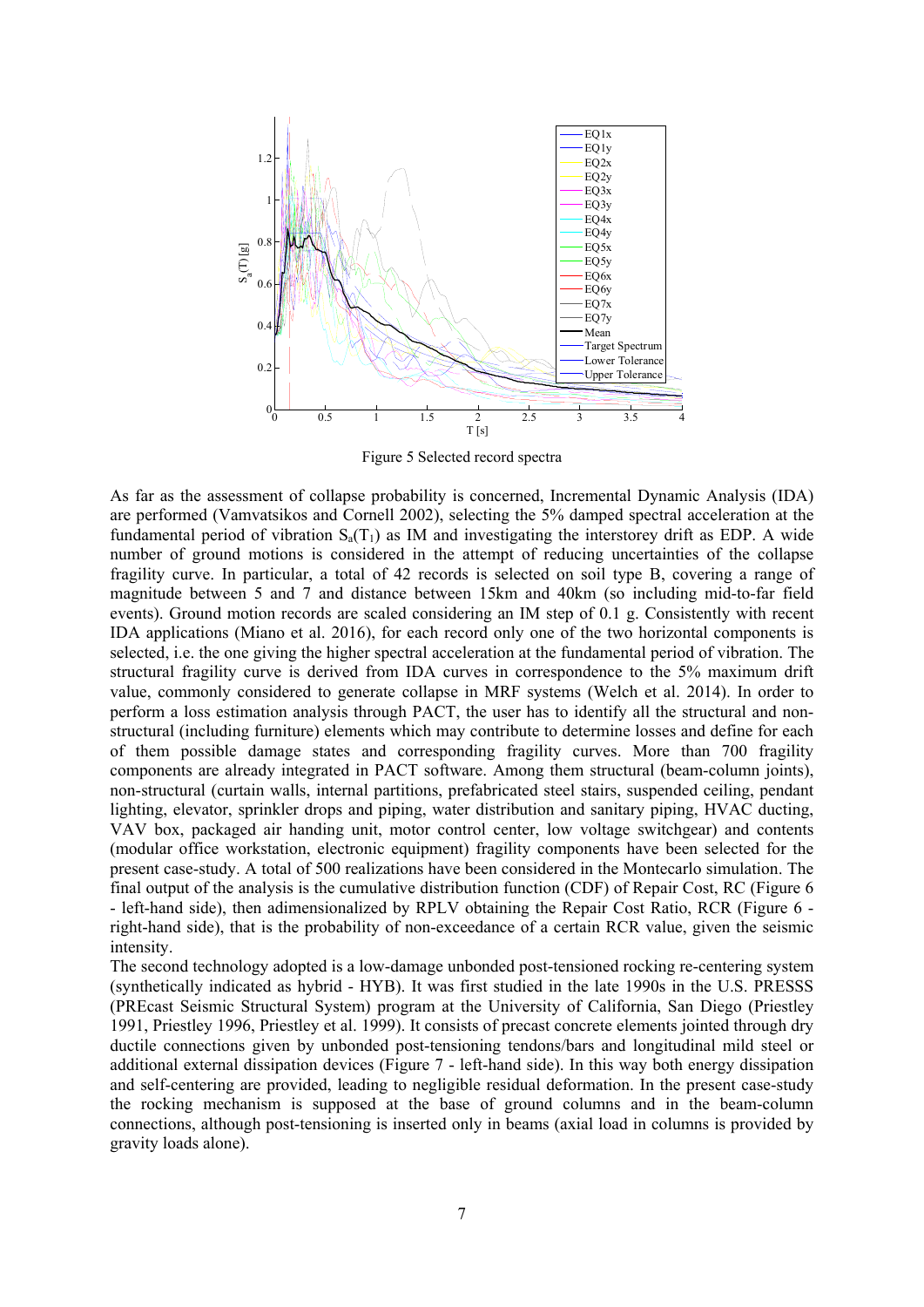

Figure 6 MRF case-study loss curves

The system is designed again through DBD (Pampanin et al. 2010) for a 500yrs return period event, resulting in connections details summarized in Table 3. Design drift is 2% and concrete class is assumed to be C28/35. HYB connections have been modeled in Opensees as two springs in parallel. The first corresponds to mild steel and is described by "uniaxialMaterial Hysteretic", as already employed for MRF system. The other represents the elastic nonlinear post-tensioning behavior, modeled by "uniaxialMaterial ElasticMultiLinear".

The total replacement cost is 2272  $\frac{m^2}{2}$ , corresponding to a total of 6.902.063 \$. The increase of the cost, with respect to the MRF system, is due to post-tensioning. The fragility curve is get through IDA analysis and collapse is assumed at 6.9% of drift (Fitzgerald et al. 2016).

The loss estimation analysis is repeated for the hybrid case-study, assuming the same fragility components adopted for the MRF system with the exception of the structural beam-column joint, that is clearly different. The fragility component adopted for the hybrid beam-column connection has been developed by Fitzgerald et al. (2016) processing experimental results of 12 specimens reported in previous studies. The comparison between MRF and HYB beam-column connections' fragility curves at different Damages States (DS) is represented in Figure 7 - right-hand side. The probability of nonexceedance of loss in terms of RC and RCR are given in Figure 8.



Figure 7 Hybrid system connection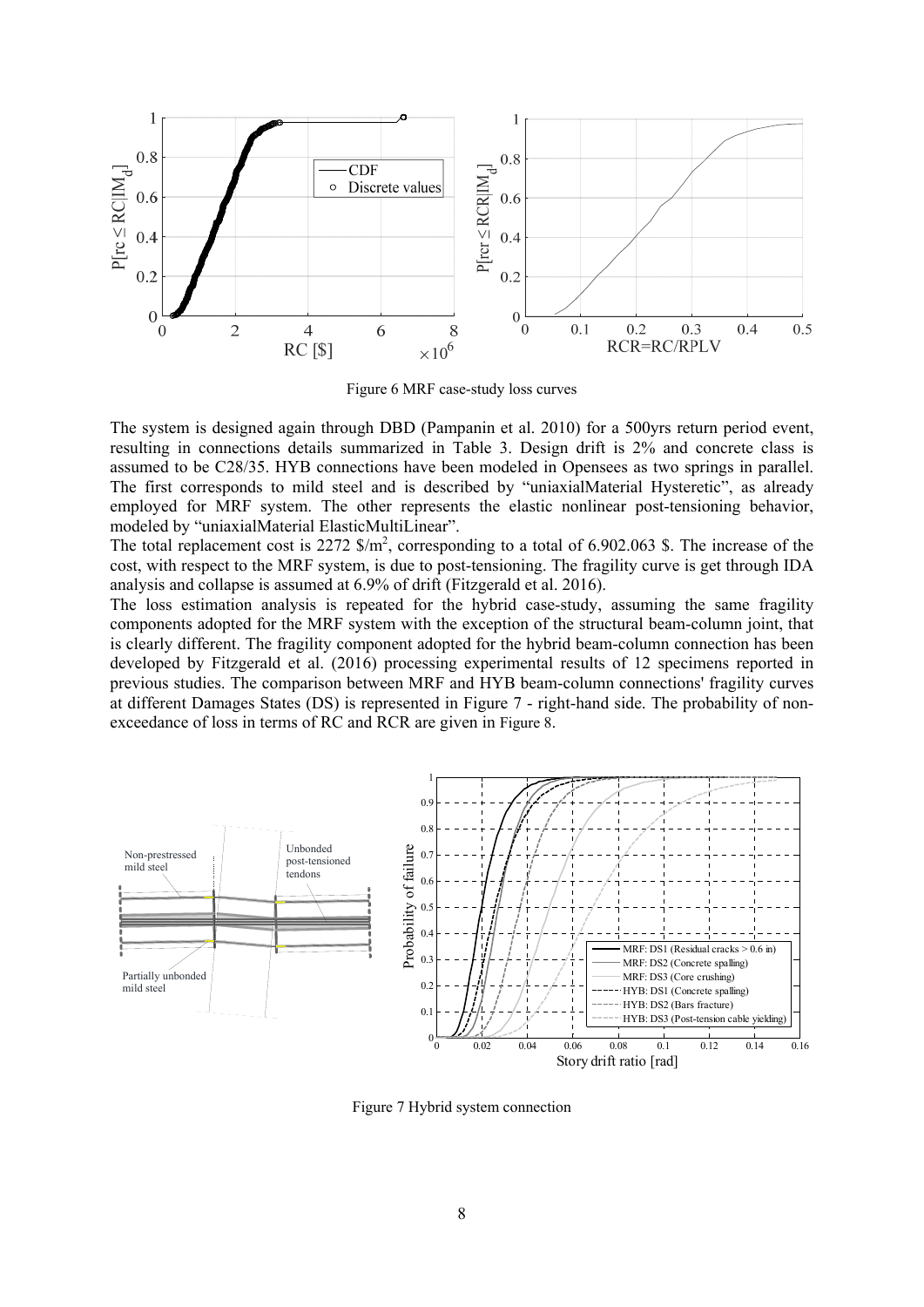| <b>Section</b><br><b>Element</b> type<br>$\lceil$ cm <sup>2</sup> $\rceil$ |       | <b>Rebars</b>                                                                                     | Axial load<br>[KN] | $M_{DEC}$<br>[kNm] | $\theta_{\rm v}$<br>[rad] | $\mathbf{M}_{\mathbf{v}}$<br>[kNm] | $\theta_{\rm C}$<br>[rad] | $M_c$<br>[kNm] |
|----------------------------------------------------------------------------|-------|---------------------------------------------------------------------------------------------------|--------------------|--------------------|---------------------------|------------------------------------|---------------------------|----------------|
| Beam at level 1-2-3                                                        | 40x60 | $6\Phi20$ :<br>7-15.2 Super Strands<br>$(A=139$ mm <sup>2</sup> - T <sub>PT initial</sub> =900kN) | $\theta$           | 90                 | 0.0015                    | 391                                | 0.0447                    | 468            |
| Beam at level 4-5                                                          | 40x60 | $6\Phi$ 18:<br>5-15.2 Super Strands<br>$(A=139$ mm <sup>2</sup> - T <sub>PT initial</sub> =400kN) | $\theta$           | 40                 | 0.0012                    | 258                                | 0.0616                    | 376            |
| External column                                                            | 60x60 | 12Ф20                                                                                             | 265                | 27                 | 0.0012                    | 403                                | 0.0635                    | 518            |
| Internal column                                                            | 60x60 | 12Ф20                                                                                             | 163                | 116                | 0.0015                    | 574                                | 0.0332                    | 652            |

Table 3 Mechanical characteristics of hybrid connections



Figure 8 HYB case-study loss curves

Finally, in order to avoid excessive damage to non-structural components in a system, such as the HYB one, which is in principle (less damping) slightly more flexible than the corresponding MRF, it is advisable to use low-damage non structural components as well, at least for exterior curtain walls and internal partitions. More details can be found in Nuzzo et al. (2017) about fragility curves of lowdamage components. Repeating the loss analysis in correspondence of the low-damage hybrid case study (LD-HYB), the CDF curves in Figure 9 are obtained.



Figure 9 LD-HYB case-study loss curves

The three above construction techniques are compared in Figure 10 within the loss performance matrix. The benefits achieved employing low-damage technologies are evident, given that the performance of the MRF system fall within the undesired zone of the chart, i.e. where economic losses are unacceptably high. When low-damage techniques are adopted for both structural and non structural elements (see the case of LD-HYB configuration), the performance enhancement is much more significant compared to the MRF as well as to the HYB cases. Actually, low-damage non structural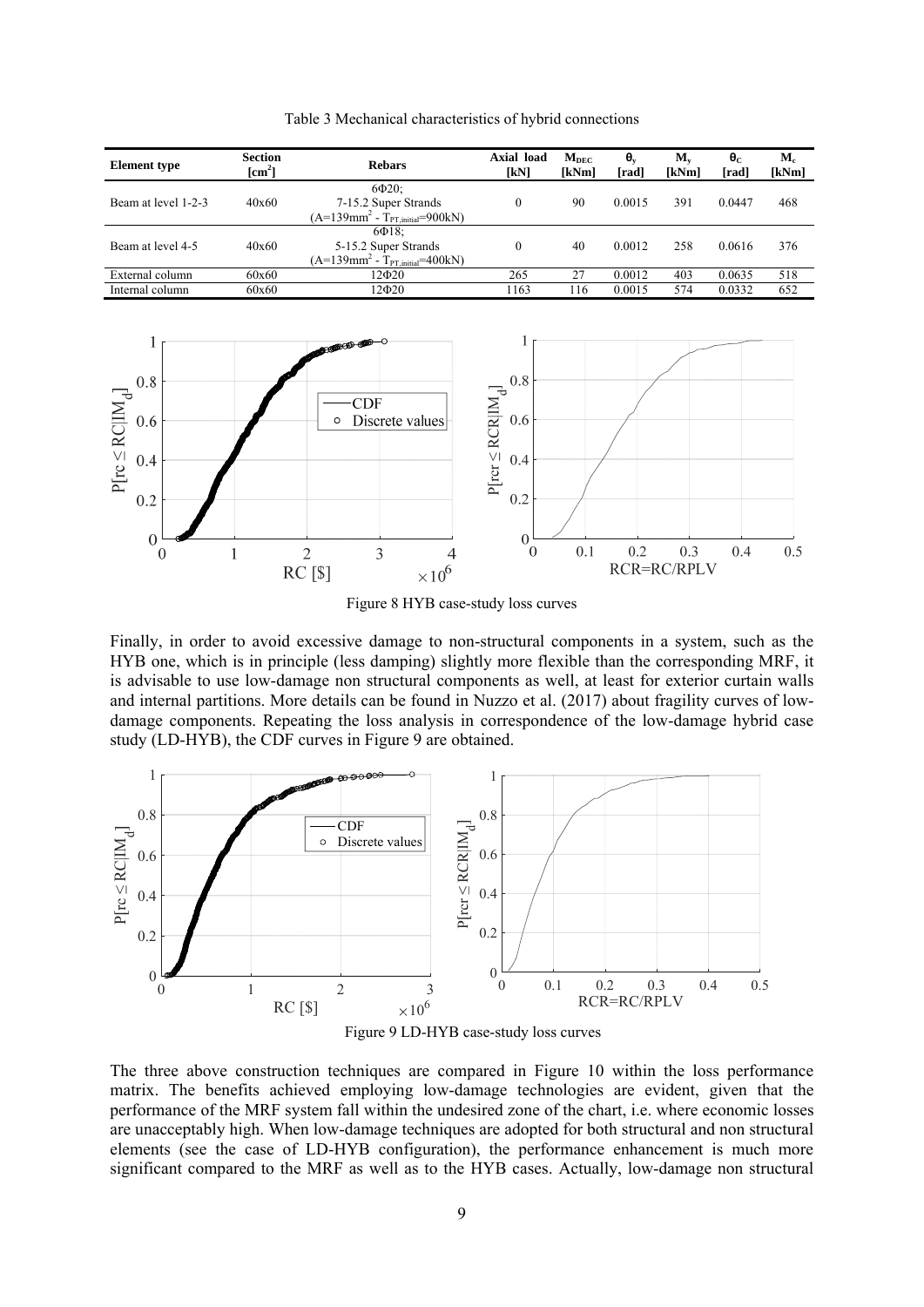components could be assumed also for MRF system, but this would not prevent losses. Indeed, at the occurrence of a seismic event damaging only the skeleton (plastic hinges), the intervention to repair it would anyway require temporary removing of non-structural parts, thus generating a significant repairing cost. Moreover, it is to mention that in this application the first version of the PRESSS technology, with longitudinal mild steel as energy dissipation source, is considered since closer to the MRF system. Although an interesting advancement of the PRESSS technology consists in the use of external dampers, known as "plug  $\&$  play", which provide higher dissipation and can be easily substitute after the occurrence of a severe seismic event, implying a lower economic repair impact (Pampanin 2005).

It is interesting to observe that the probability of loss approaches the zero for RCR values respectively of 0.40, 0.45 and 0.50 for HYB-LD, HYB and MRF respectively. This means that 40%, 45% and 50% of loss is the maximum (probable) expected, under the design-level earthquake, for the three technologies. Also it is worth noting that the LD-HYB system provides a RCR value of 10% associated to a probability of (exceeding) loss of almost 0.40, which may still be retained acceptable. Differently, in HYB and MRF structures the same level of loss would correspond to a probability of exceedance quite higher (0.8 and 0.9, respectively).



Figure 10 Comparison of traditional and low-damage technologies in the loss performance matrix

## **4. CONCLUSIONS**

In the present study, a loss performance matrix has been introduced with the main aim of creating a tool able to assess and control the repair costs caused by seismic events. In particular, it considers the Probable Maximum Loss (PML) as new performance measure, instead of, or in addition to, typical discrete engineering demand parameters suggested by traditional PBEE framework. The probability of loss, corresponding to the probability of exceeding a certain loss once the seismic intensity is fixed, is expressed as a function of repair costs (RC) adimensionalized with respect to the total RePLacement Value (RPLV). The introduction of the loss performance matrix allows the implementation of a costbased design approach, according to which seismic design is satisfactory when the maximum allowable Repair Cost Ratio (RCR), corresponding for example to the risk insurance coverage, is associated to a probability of loss sufficiently low, given the seismic design intensity. PML is chosen as performance measure in this paper due to its less computationally demanding evaluation with respect to EAL and the more clear meaning to the designer/stakeholder.

In this work, traditional and low-damage technologies are adopted as case-study to perform intensitybased loss estimation analysis and compare results in the loss performance matrix. It is interesting to observe the great improvement in terms of reduction of losses and corresponding probability of exceedance, achieved by the use of low-damage hybrid system with low-damage non-structural components, with a small increase of initial cost.

In on-going developments, the authors aim to perform significant high number of parametric analysis in order to give range of values in the new loss performance matrix for different structural typologies.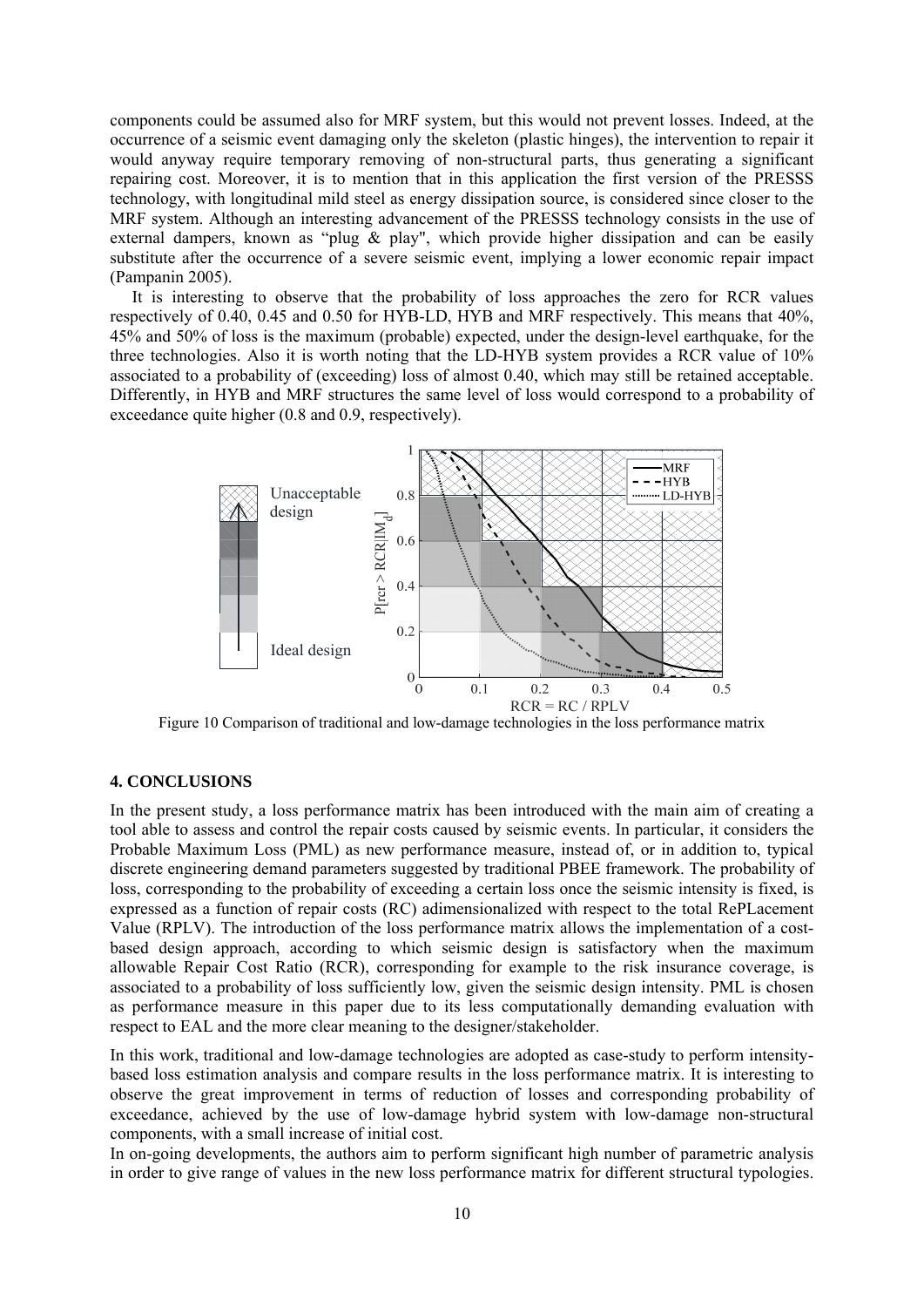In particular, it would be very useful to know which are the possible PML values associated to a specific seismic-resistant system, depending on initial design considerations, technology and earthquake design intensity, so that a more direct cost-based design approach could be performed.

#### **5. REFERENCES**

Cornell C A, Krawinkler H (2000). Progress and Challenges in Seismic Performance Assessment. *PEER Center News*, Vol. 3, No. 2.

Cosenza E., Manfredi G., Ramasco R. (1993). The use of damage functionals in earthquake engineering: a comparison between different methods, *Earthquake engineering and structural dynamics*, vol. 22, 855-868.

NTC (2008), Decreto Ministeriale del 14 gennaio, 2008. Approvazione delle nuove norme tecniche per le costruzioni. G.U. n. 29 del 4/2/2008 (in Italian).

Dhakal R.P. (2011), Structural design for earthquake resistance: past, present and future. *Report to the Canterbury Earthquake Royal Commission.*

Eurocode 8 "Design of structures for earthquake resistance—Part 1: General rules, seismic actions and rules for buildings", Brussels, 2003

FEMA P-58-1 (2012). Seismic performance assessment of buildings Volume 1 – Methodology.

FEMA P-58-2 (2012). Seismic performance assessment of building Volume 2 – Implementation guide.

Fitzgerald K., Haselton C., Baker J., Cook D. (2016). Fragility Functions for the Precast Hybrid Moment Frame System. *Background document for FEMA P-58 Fragility Function Creation*, Haselton Baker Risk Group.

Iervolino I, Galasso C, Cosenza E. (2009). REXEL: computer aided record selection for code-based seismic structural analysis. *Bulletin of Earthquake Engineering*.

Krawinkler H. (2002). A general approach to seismic performance assessment. *Proceedings of International Conference on Advances and New Challenges in Earthquake Engineering Research*, Hong Kong.

Krawinkler H., Zareian F., Medina R.A., Ibarra L. (2004). Contrasting performance-based design with performance assessment. Performance-based seismic design concepts and implementation. *Proceedings of an International Workshop*, Slovenia.

Mayes R., Wetzel N., Weaver B., Tam K., Parker W., Brown A., Pietra D. (2013). Performance based design of buildings to assess damage and downtime and implement a rating system, *Bulletin of the New Zealand society for earthquake engineering*, Vol. 46, No 1.

McKenna F.T. (1997). Object-oriented finite element programming: frameworks for analysis, algorithms and parallel computing. *PhD dissertation University of California*.

Miano A., Jalayer F., Prota A. (2016). Cloud to IDA: a very efficient solution for performing Incremental Dynamic Analysis. *Conference paper.* 

Nuzzo I., Caterino N., Pampanin S. (2017). A cost-based seismic design framework for RC frame structures: comparison of conventional and innovative construction techniques. *Earthquake Engineering and Structural Dynamics*, in submission.

Pampanin S., Christopoulos C., Priestley M.J.N. (2002). Residual deformations in the performance-based seismic assessment of frame structures. *ROSE school, IUSS press*.

Pampanin S., 2005. Emerging Solutions for High Seismic Performance of Precast/Prestressed Concrete Buildings. *Journal of Advanced Concrete Technology (ACT), invited paper for Special Issue on "High performance systems"*. Vol. 3 (2), pp. 202-223

Pampanin S., Marriott D., Palermo A., Bolognini D. (2010). Presss design handbook. *New Zealand Concrete*